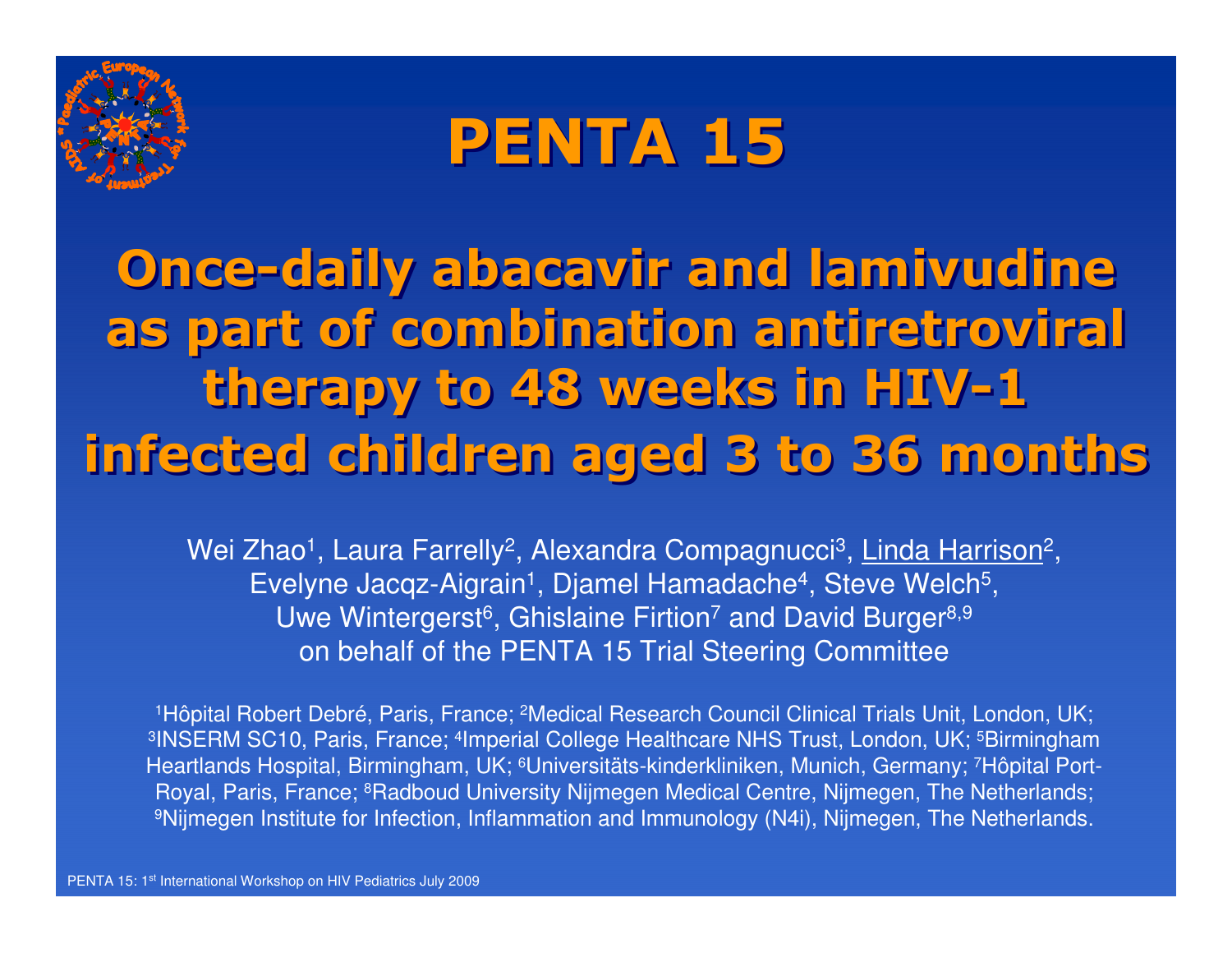

## **Background**

- $\bigodot$  A once-daily dosing regimen of ABC and 3TC is approved for adults
- $\bullet$  Reduce barriers to good adherence for children
	- –decrease the frequency medication needs to be taken<br>to once a day to once a day
- $\bullet$ PENTA 13
	- –HIV infected children aged 2-12 years<br>ABC and 3TC once daily pon-inferior t
	- –ABC and 3TC once daily non-inferior to twice daily in terms of PK profiles terms of PK profiles
	- –However, only 3 children under 3 years
	- –Concerns about higher clearance and lower AUC for<br>3TC in the vounger children 3TC in the younger children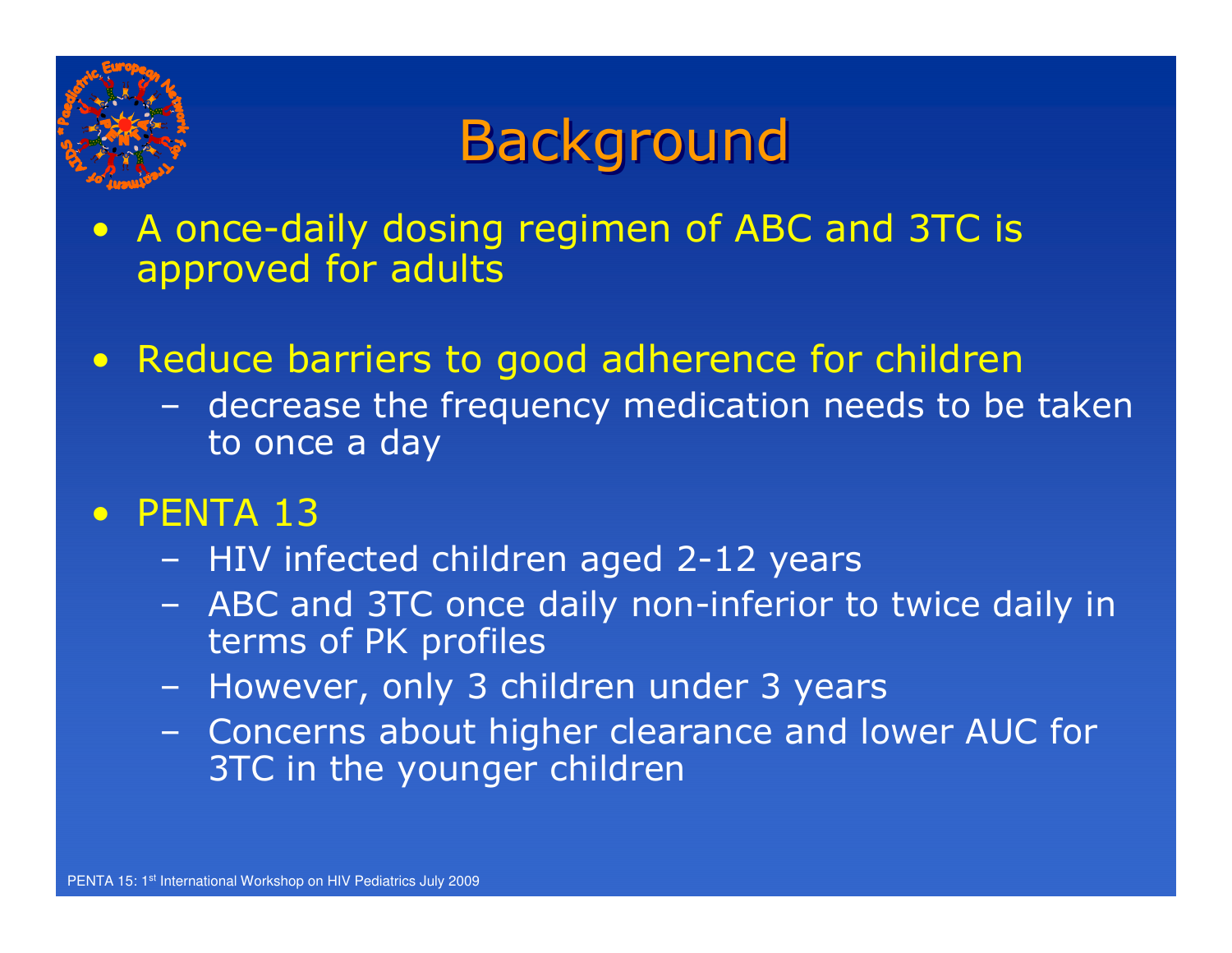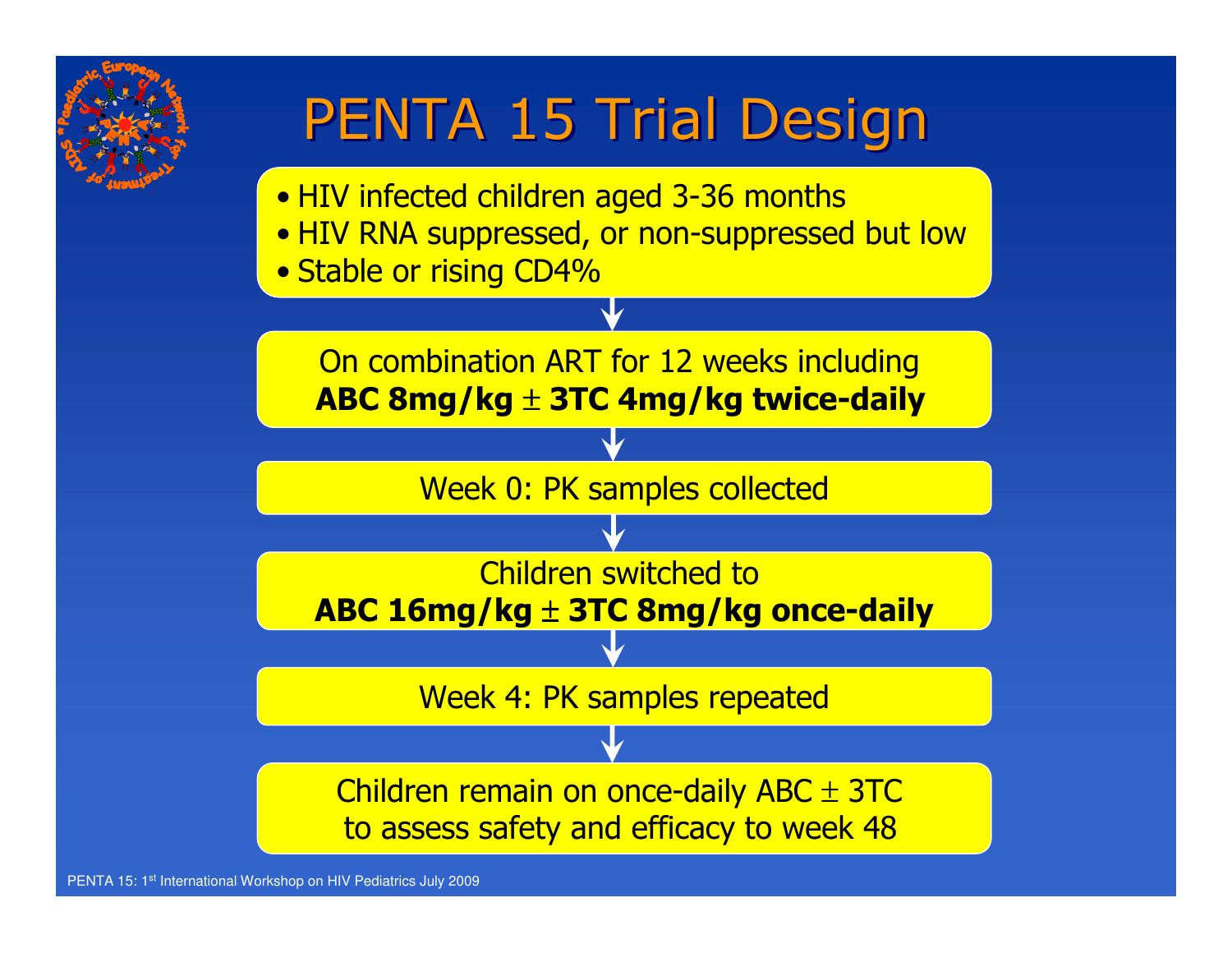

## PENTA 15 Objectives

### Primary objective:

• To compare plasma PK parameters of once-<br>Marsus twice-daily dosing of ABC and 3TC versus twice-daily dosing of ABC and 3TC

### Secondary objectives:

- To compare PK parameters in 3 age groups:<br>3-12 12-24 and 24-36 months 3-12, 12-24 and 24-36 months
- To describe acceptability of and adherence to<br>Conce- compared to twice-daily dosage once- compared to twice-daily dosage regimens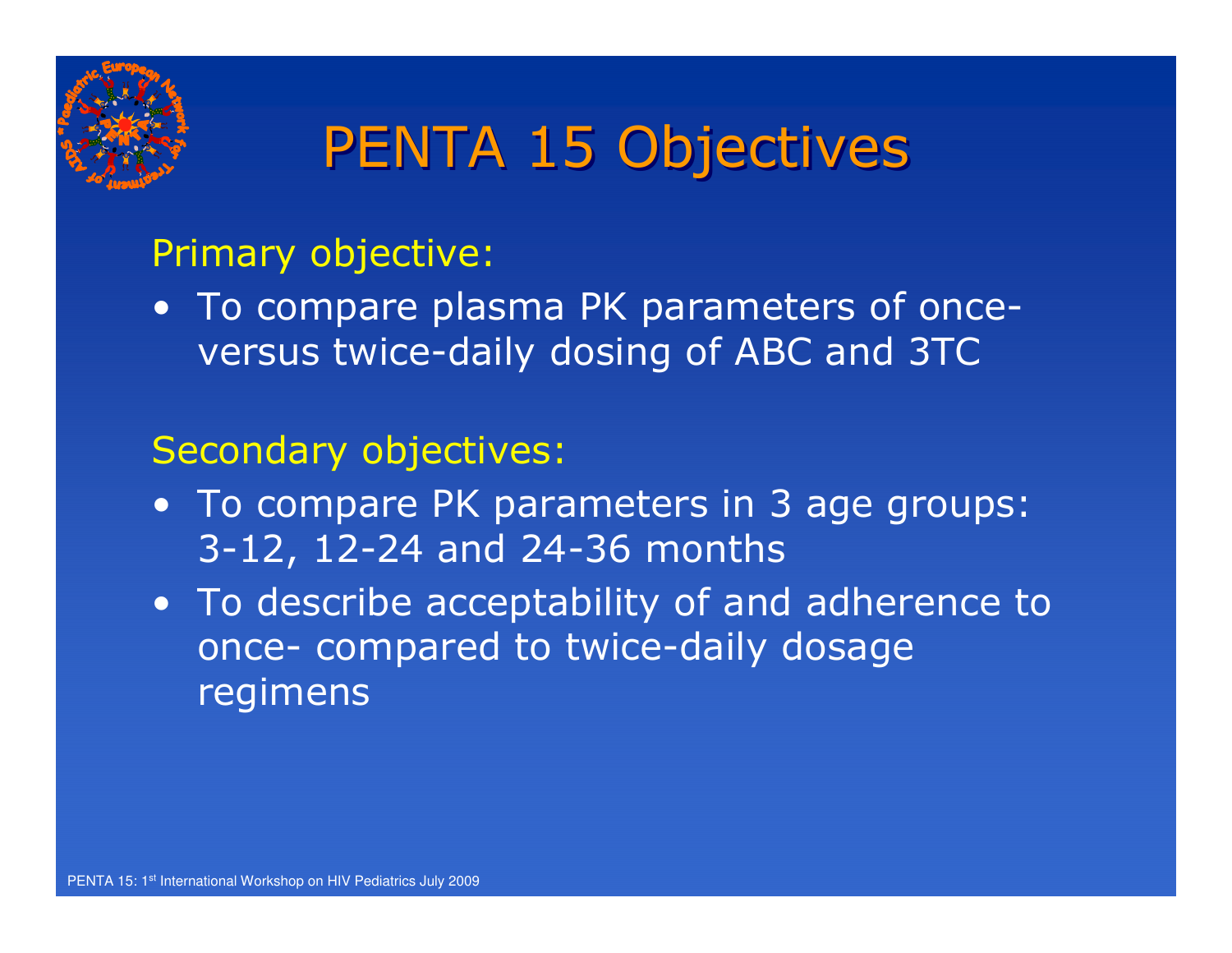

# Baseline Characteristics

| Evaluable children                                                                                                           | Total=18 (3TC $n=17$ )        |
|------------------------------------------------------------------------------------------------------------------------------|-------------------------------|
| Age (months): 3-12 / 12-24 / 24-36                                                                                           | 4/6/8                         |
| Gender: male / female                                                                                                        | 10/8                          |
| Body weight (kg): median [IQR]                                                                                               | $\overline{11.3}$ [10.3-13.0] |
| Ethnic origin: white / black / mixed                                                                                         | 3/14/1                        |
| CDC stage: $N / A / B / C$                                                                                                   | 7/3/1/7                       |
| <b>ART</b> combination:<br>$3TC, ABC, NVP \quad (\pm ZDV \text{ or } \pm D4T)$<br>3TC, ABC, LPV/r (± ZDV)<br>FTC, ABC, LPV/r | 10                            |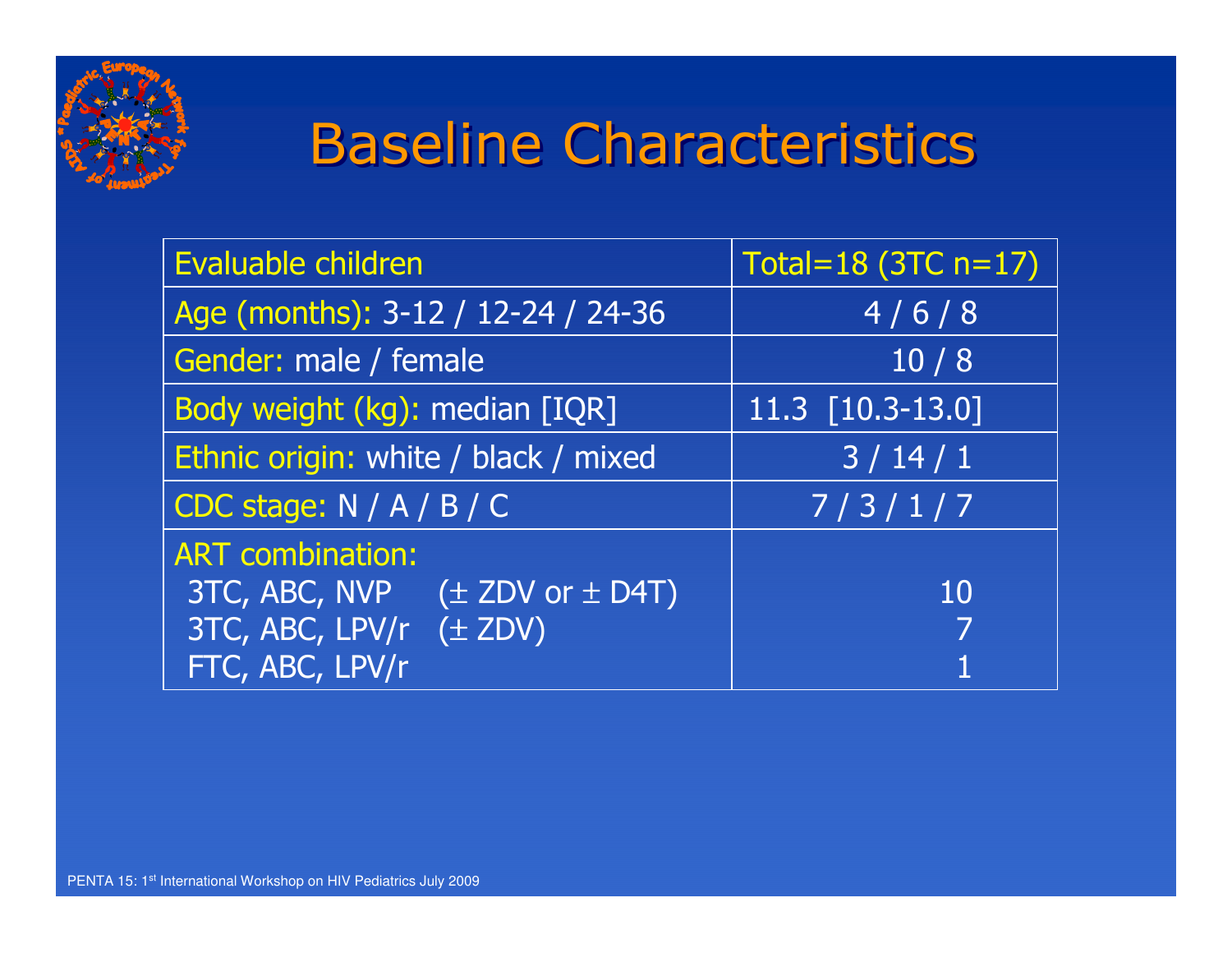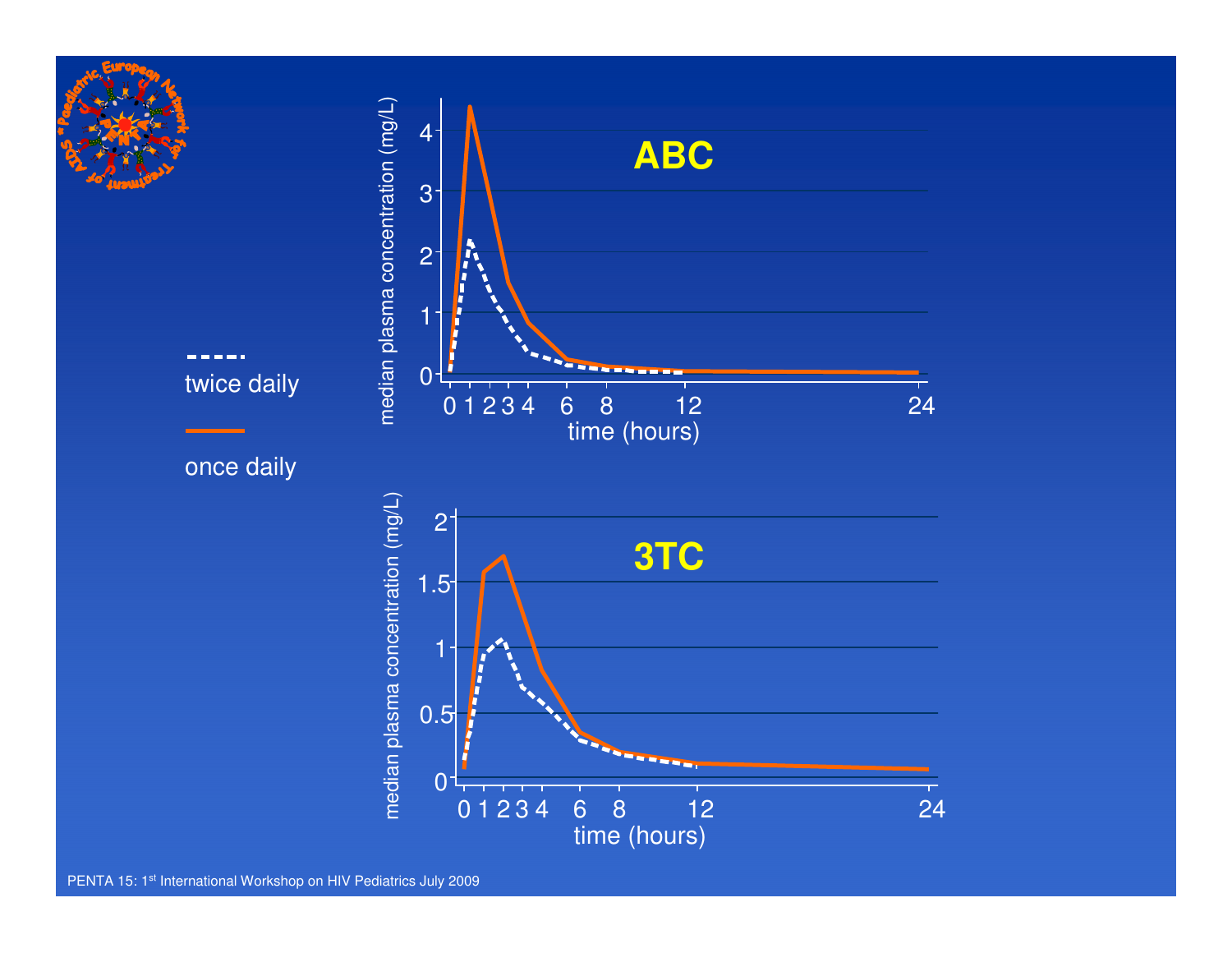

### PK Parameters

|                                                                                                                                                               | N  | <b>GM</b><br>twice daily | <b>GM</b><br>once daily | <b>GMR</b> once vs twice<br>$(90\% \text{ CI})$ |
|---------------------------------------------------------------------------------------------------------------------------------------------------------------|----|--------------------------|-------------------------|-------------------------------------------------|
| <b>ABC</b><br>$\overline{\ket{\mathsf{AUC}_{0\text{-}24}^{-}}}$ $(\mathsf{h}^*\overline{\mathsf{m}}\overline{\mathsf{g}}/\mathsf{L})^{\overline{\mathsf{g}}}$ | 18 | 10.85                    | 11.57                   | 1.07(0.92, 1.23)                                |
| (mg/L)<br>$C_{\text{max}}$                                                                                                                                    | 17 | 2.29                     | 4.68                    | (1.73, 2.42)<br>2.04                            |
| <b>3TC</b><br>$\overline{\ket{\mathsf{AUC}_{0\text{-}24}^{\phantom{\dag}}\left(\mathsf{h}^{\mathrm{w}}\mathsf{m}\mathsf{g/L}\right)}}$                        | 17 | 9.48                     | 8.66                    | 0.91(0.79, 1.06)                                |
| (mg/L)<br>$\mathsf{C}_{\mathsf{max}}$                                                                                                                         | 16 | 1.05                     | 1.87                    | $1.78$ $(1.52, 2.09)$                           |

Bioequivalence range: 90% CI within **(0.80,1.25)**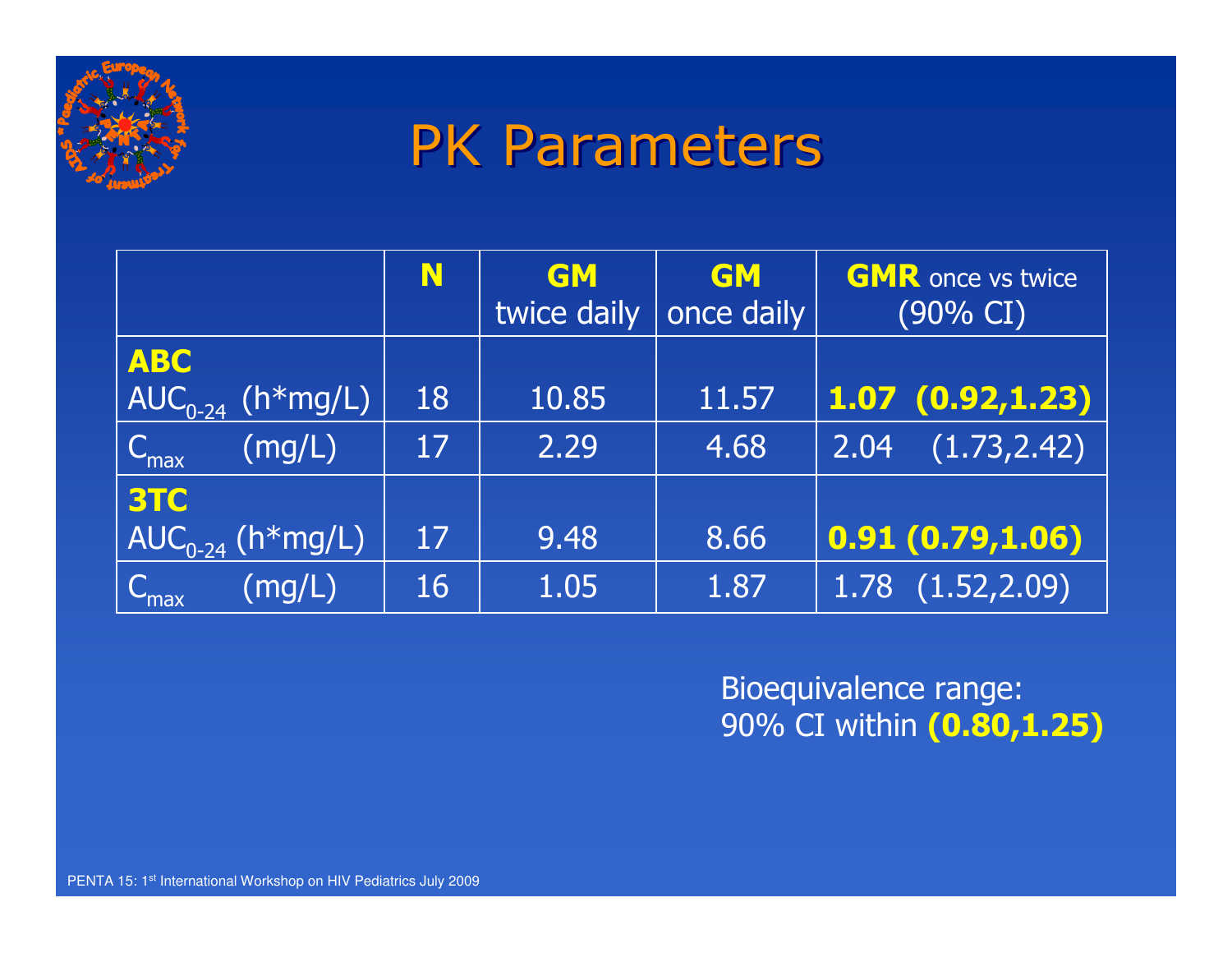## Age related differences

- $\bullet$ No clear age related differences for either drug
- $\bullet$  Of importance, unlike PENTA 13, high clearance and low  $\mathsf{AUC}_{0\text{-}24}$  was not observed for 3TC in this young group of children

|                  |                 | N         | <b>GM</b>   | GM         |
|------------------|-----------------|-----------|-------------|------------|
|                  |                 |           | twice daily | once daily |
| <b>Clearance</b> | <b>PENTA 15</b> | 17        | 0.79        | 0.86       |
|                  | <b>PENTA 13</b> | 19        | 0.90        | 0.80       |
|                  | 2-6 years       | <b>10</b> | 1.09        | 0.92       |
|                  | $6-13$ years    | 9         | 0.73        | 0.69       |
| $AUC_{0-24}$     | <b>PENTA 15</b> | 17        | 9.48        | 8.66       |
|                  | <b>PENTA 13</b> | 19        | 8.88        | 9.80       |
|                  | 2-6 years       | 10        | 7.60        | 8.80       |
|                  | $6-13$ years    | 9         | 10.55       | 11.04      |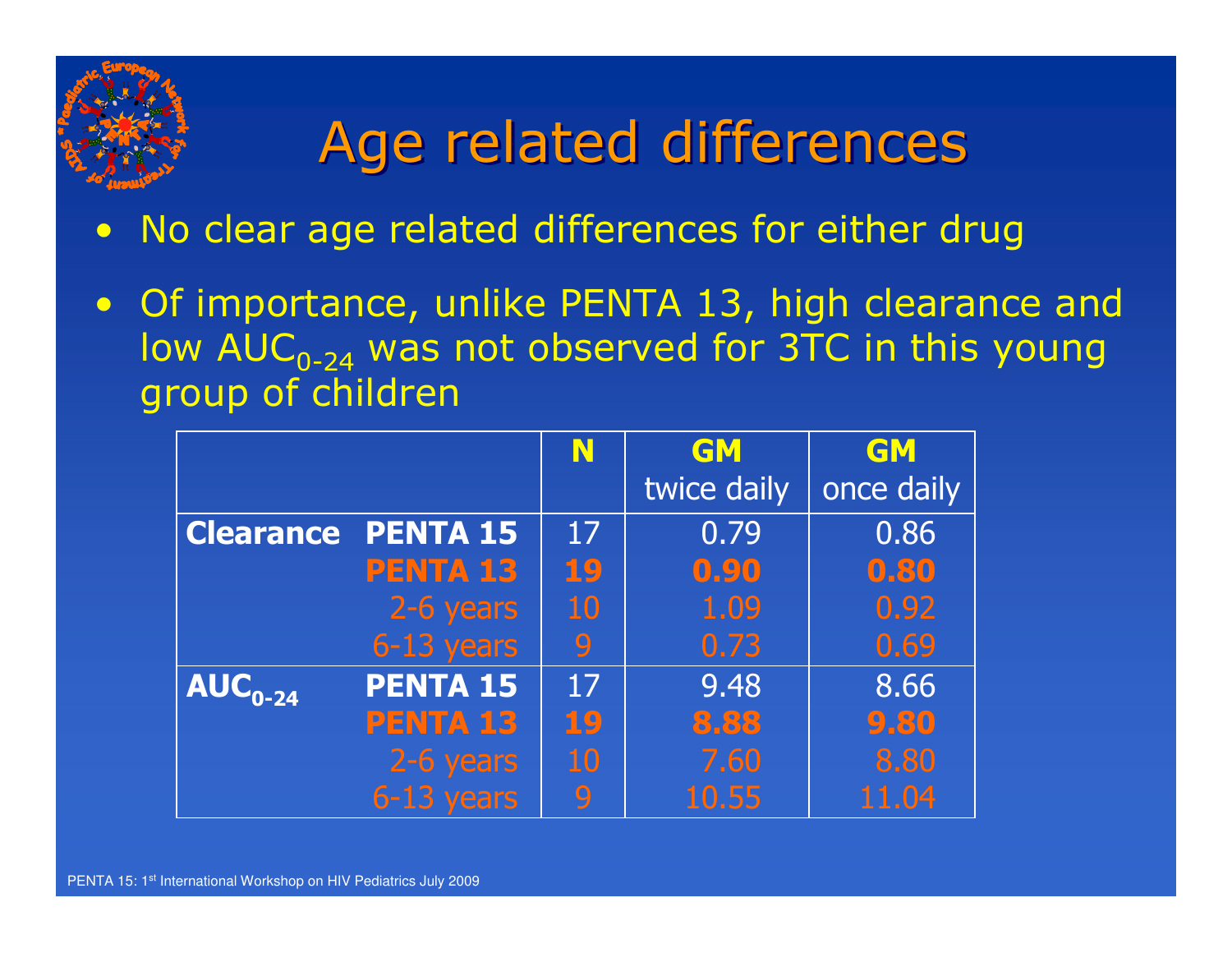

### Follow-up and ART

#### $\bullet$ All 18 children followed to 48 weeks

- $\bullet$  Only 1 child switched back to twice-daily ABC/3TC
	- at week 16 due to an increased HIV RNA and<br>adherence concerns adherence concerns

week: screening 4 8 13 16 22 26 31 43 53 56 <100 <50 =72 =52 <50 =84 =83 <50 <50 <50 =52

- 3 children dropped ZDV from ABC, 3TC, NVP, ZDV<br>• 5 shildren switched to ance daily NWD or LDV/s
- 5 children switched to once-daily NVP or LPV/r
	- 1 subsequently switched back to twice-daily
- 5 children experienced taking all their ART drugs<br>مصدر مصدر once-daily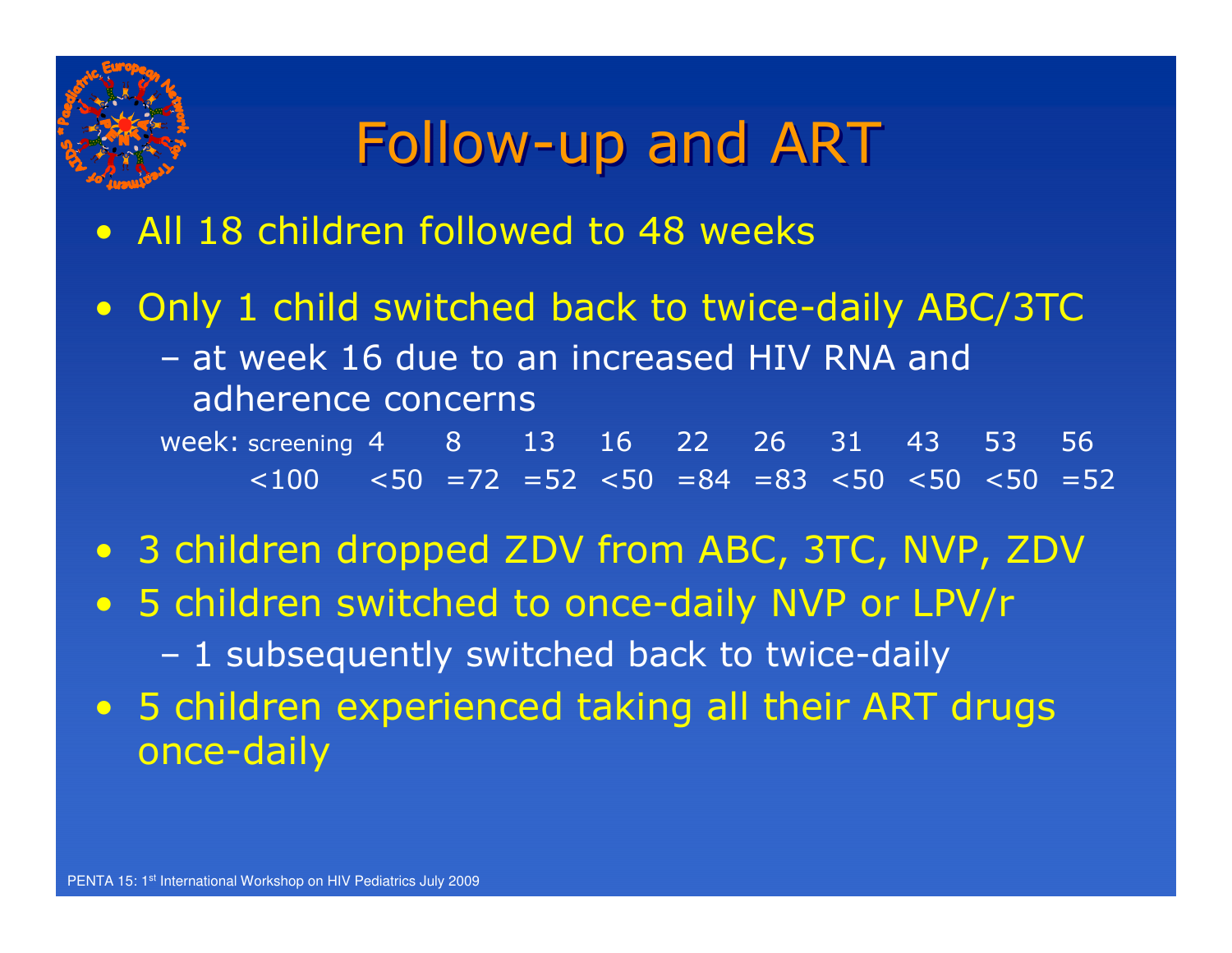

### **Efficacy**

| Week      | HIV RNA $<$ 400 c/ml |         |  |  |
|-----------|----------------------|---------|--|--|
| screening | 89%                  | (16/18) |  |  |
|           | 93%                  | (14/15) |  |  |
| 8         | 93%                  | (14/15) |  |  |
| 12        | 94%                  | (16/17) |  |  |
| 24        | 100%                 | (18/18) |  |  |
| 48        | 89%                  | (16/18) |  |  |

And, proportions <50 c/ml remained stable over time

- No indication of decreasing CD4 count or %
- No major mutations associated with resistance were detected to week 12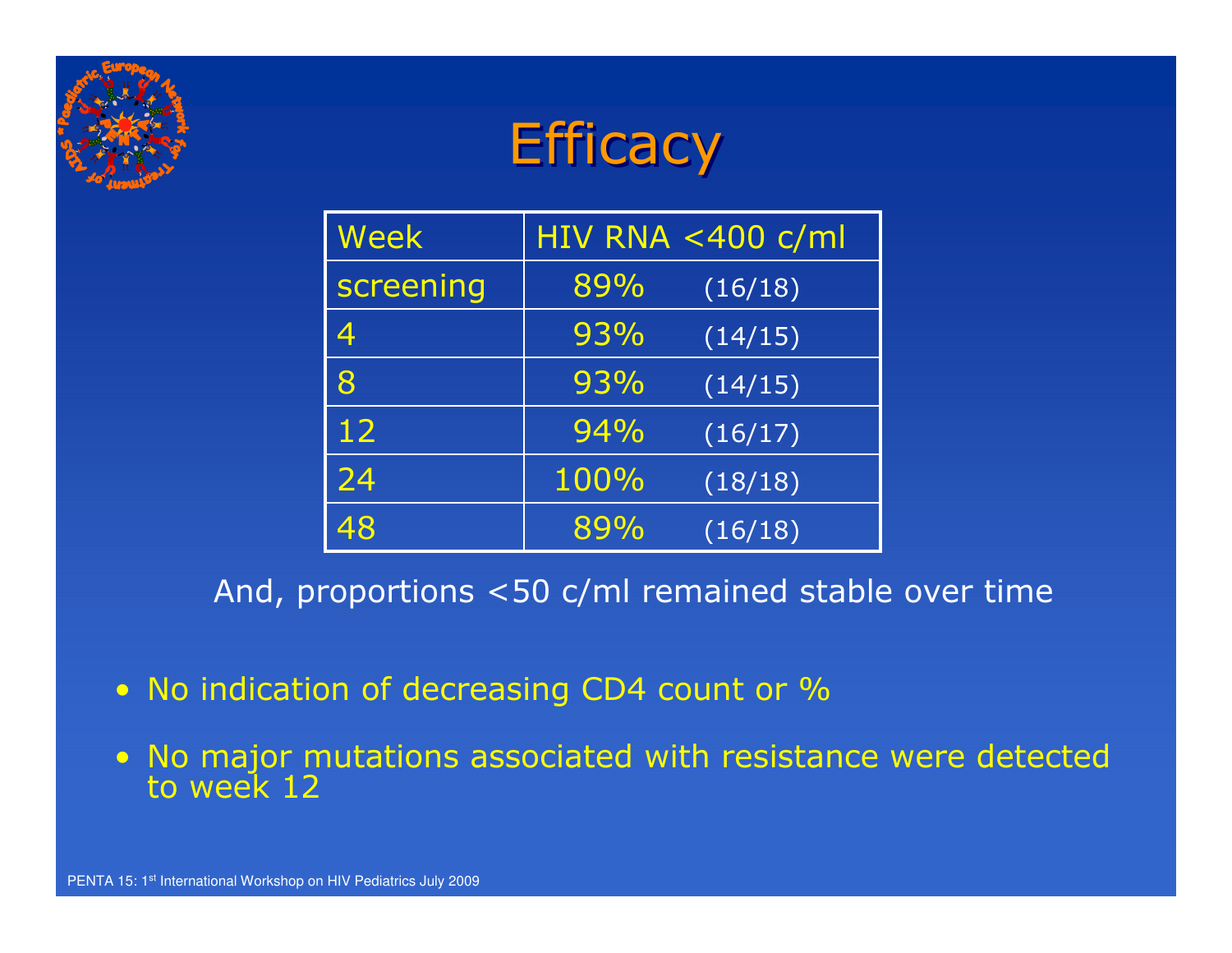



- $\bullet$  5 serious adverse events reported in 4 children (not related to ART)
	- croup
	- scalp laceration
	- bacterial gastroenteritis
	- diarrhoea with persistent vomiting
- Grade 2 adverse events reported
	- 1 diarrhoea with vomiting of medication
	- 1 febrile convulsion
- $\bullet$ No new CDC B and C events
- $\bullet$  Increased toxicity due to elevated peak levels was not observed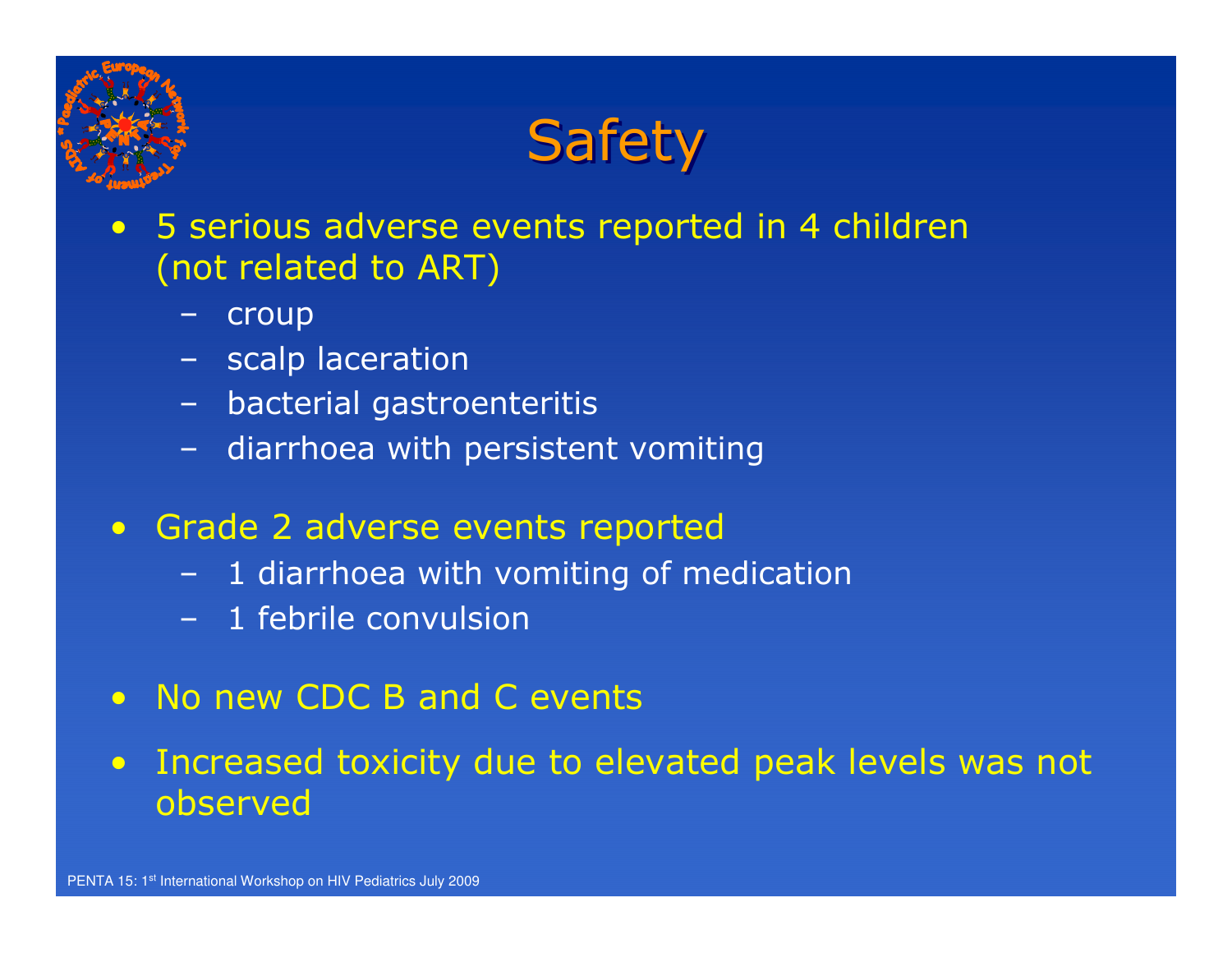### Carer Adherence and Acceptability

### Adherence - visual analogue scale

|  | al construction of the construction of the construction of the construction of the construction of the construct |  |  |  |  |
|--|------------------------------------------------------------------------------------------------------------------|--|--|--|--|
|  | $0$ $10\%$ $20\%$ $30\%$ $40\%$ $50\%$ $60\%$ $70\%$ $80\%$ $90\%$ $100\%$                                       |  |  |  |  |
|  |                                                                                                                  |  |  |  |  |

- 71% (week 0),  $80\%$  (week 4) and  $69\%$  (week 12) of carers marked at  $100\%$ carers marked at 100%
- Adherence missed doses in last 3 days
	- Week 0: 1 child missed a 3TC dose yesterday,<br>1 child missed a ABC 3TC and LPV/r dose 2 da 1 child missed a ABC, 3TC and LPV/r dose 2 days ago
	- Week 4 and 12 no doses missed reported
- $\bullet$ Acceptability - week 0

 $\bullet$ 

- switching to once daily would make things easier:<br>15  $(83\%)$  a lot  $(3.17\%)$  a little 15 (83%) a lot, 3 (17%) a little
- Acceptability week 12
	- the switch made things easier:<br>11  $(69\%)$  a lot  $(5, 131\%)$  a little 11 (69%) a lot, 5 (31%) a little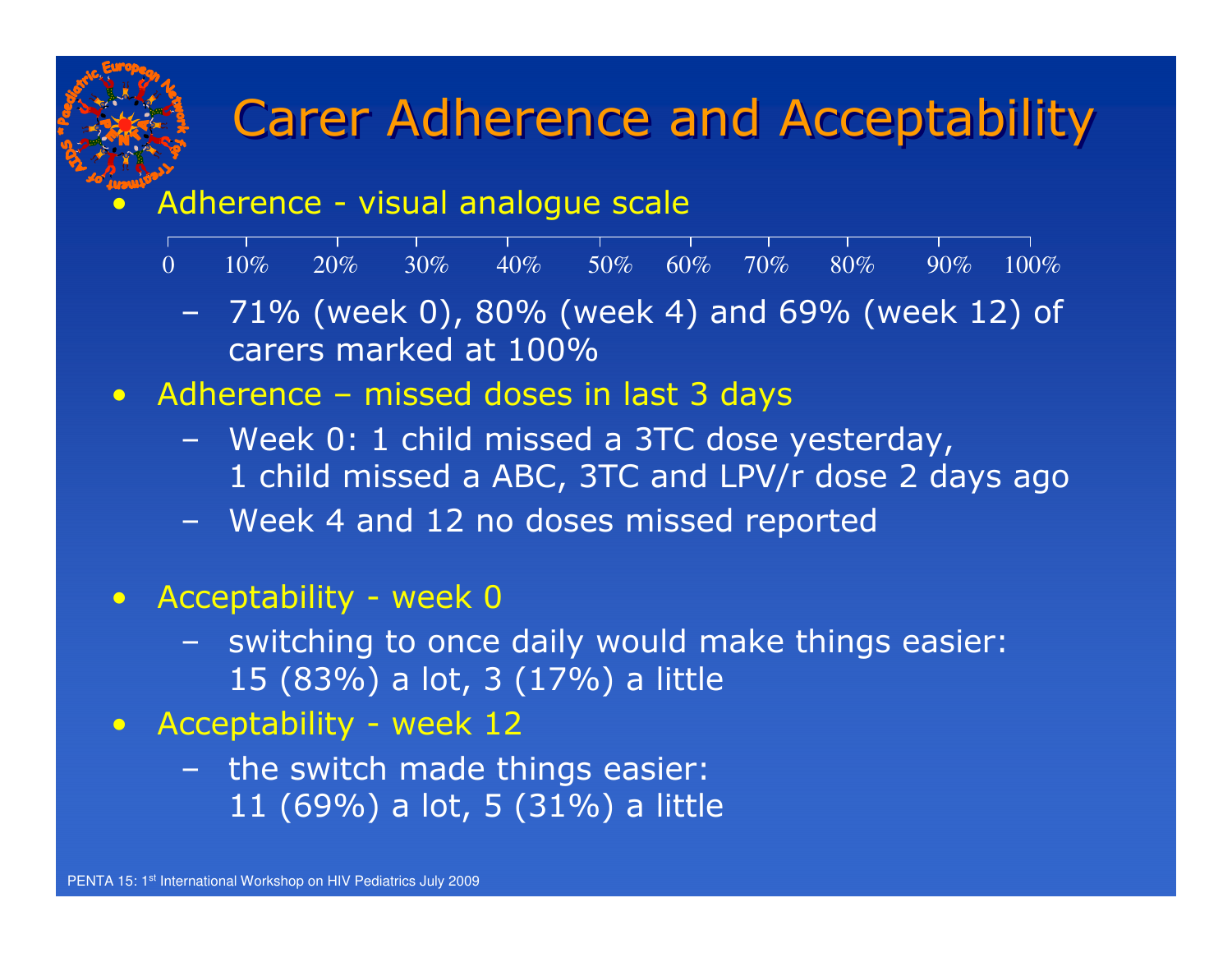

## PENTA 15 Summary

# • In HIV-infected children aged 3-36 months

- Bioequivalent  $AUC_{0-24}$  on once and twice daily ABC
- Very similar  $AUC_{0-24}$  on once and twice daily 3TC

• no evidence of loss of efficacy and no safety concerns on once-daily in this small group of children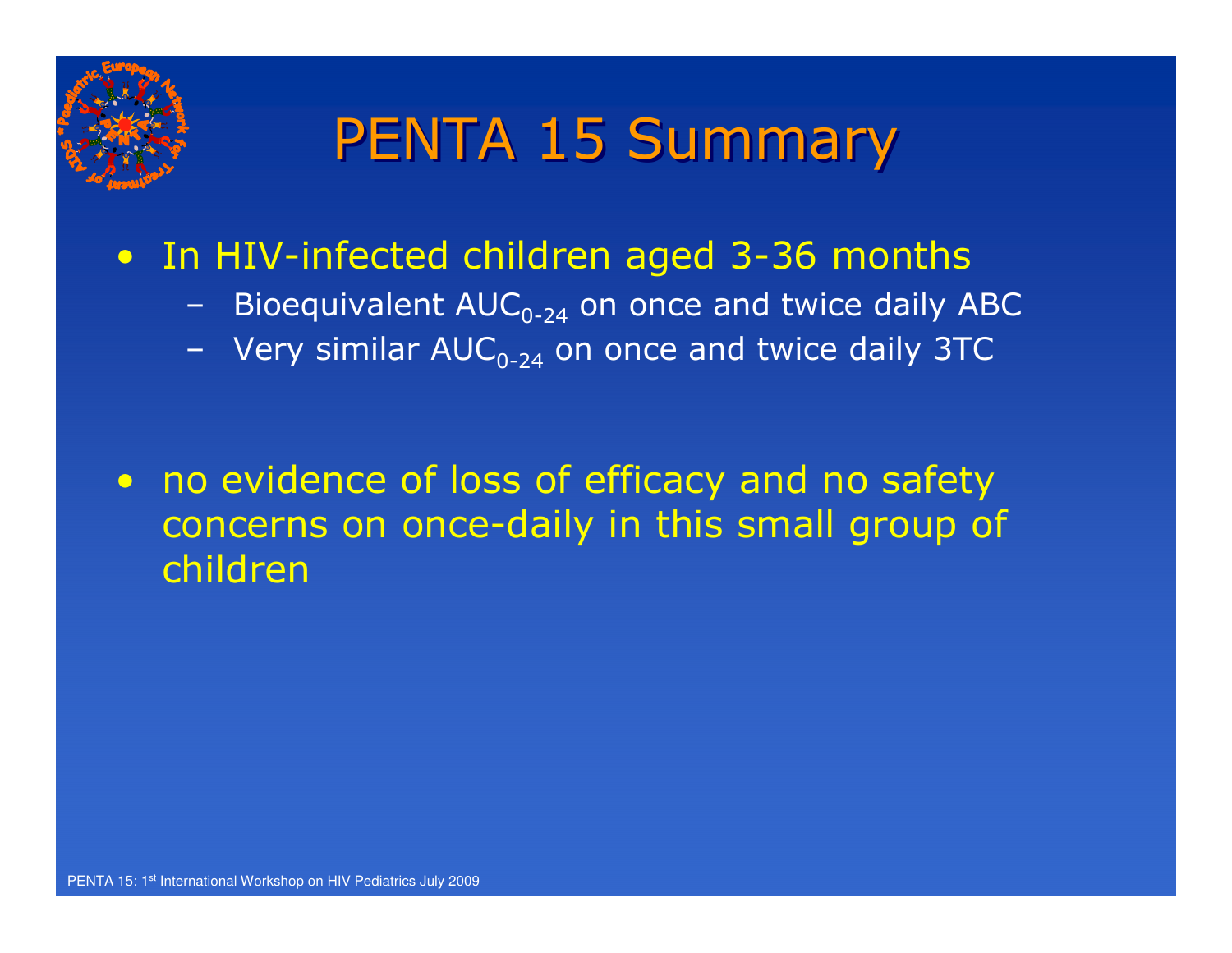

### **Discussion**

#### $\bullet$ ARROW PK substudy (poster P\_11)

- 36 children aged 3-12 years on ABC, 35 on 3TC
- – $AUC_{0-24}$  bioequivalent on once and twice daily

### $\bullet$  PENTA 13, PENTA 15 and ARROW show similar AUCs on once and twice daily ABC/3TC

- Low concentrations of 3TC were not observed in PENTA 15
- But, currently limited safety and efficacy data
- Planned randomisation within ARROW of 1000 children to<br>once vs twice daily once vs twice daily

### $\bullet$  Overall, once-daily ABC and 3TC may be an option for children and help to improve adherence